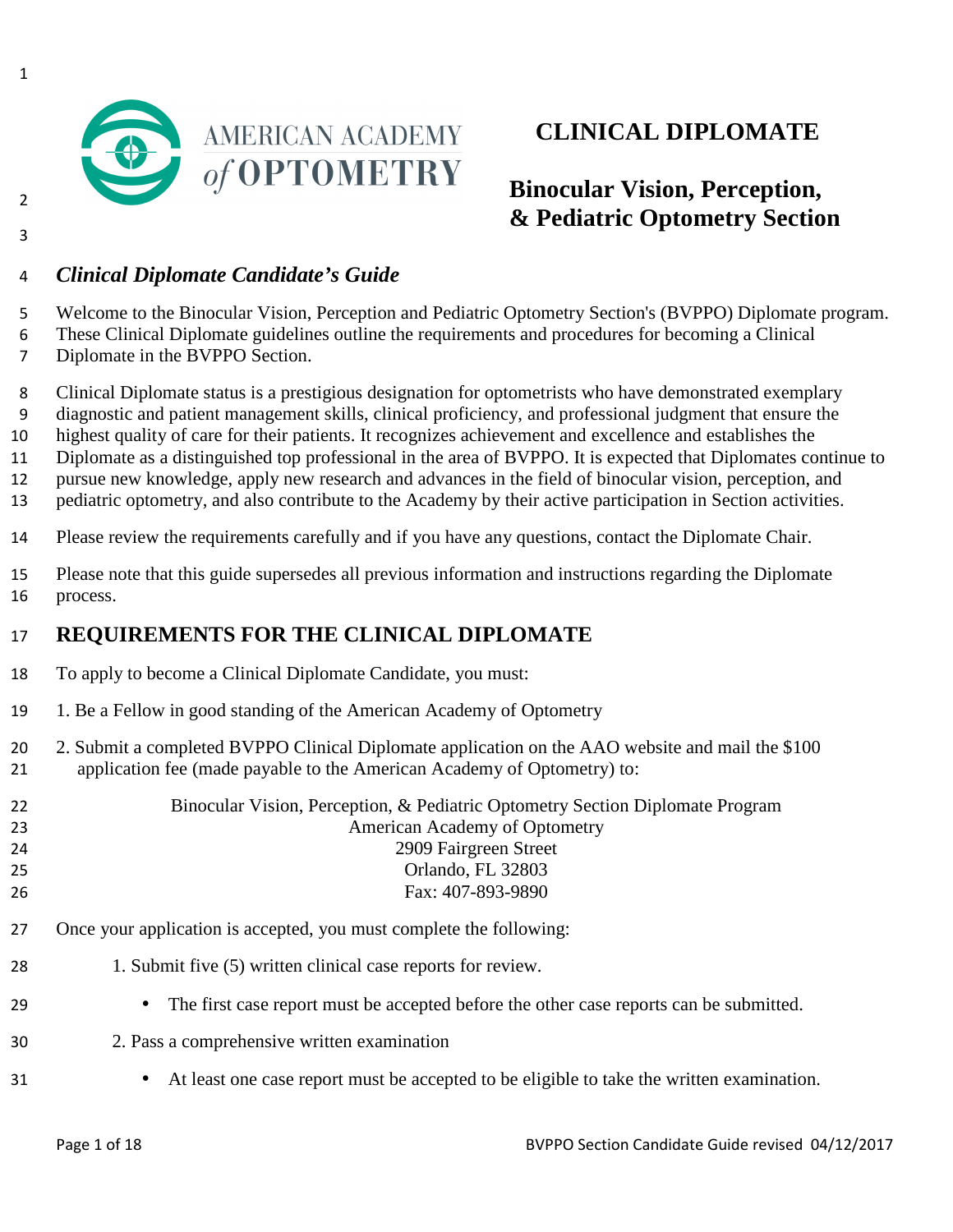| 32 | The examination is administered at the Annual Meeting, typically the Tuesday immediately prior                |
|----|---------------------------------------------------------------------------------------------------------------|
| 33 | to the meeting                                                                                                |
| 34 | Passing criterion is 80%                                                                                      |
| 35 | Please notify the Diplomate Chair of your intention to take the written examination by July 1                 |
| 36 | 3. Pass a practical clinical examination                                                                      |
| 37 | All case reports must be accepted<br>$\bullet$                                                                |
| 38 | The written exam must be successfully completed<br>$\bullet$                                                  |
| 39 | The practical examination is administered off-site at a practice location at the Annual Meeting;<br>$\bullet$ |
| 40 | typically it is scheduled the Wednesday or Thursday of the meeting                                            |
| 41 | Please notify the Diplomate Chair of your intention to take the practical examination by July 1               |
| 42 | 4. Pass an oral examination                                                                                   |
| 43 | All 5 case reports must be accepted<br>$\bullet$                                                              |
| 44 | The written exam must be successfully completed<br>$\bullet$                                                  |
| 45 | The practical examination must be successfully completed                                                      |
| 46 | The oral examination is typically administered on-site at the Annual Meeting on Friday<br>$\bullet$           |
| 47 | Please notify the Diplomate Chair of your intention to take the oral examination by July 1<br>$\bullet$       |
| 48 | During the meeting when the oral examination is administered and successfully completed,                      |
| 49 | please plan on attending the Annual Banquet on Saturday night                                                 |
| 50 | Most candidates find having a mentor to guide and advise them through the Diplomate process extremely         |
| 51 | helpful. If you do have a BVPPO Diplomate mentor in mind feel free to ask that person; if you are unsure of   |
| 52 | whom to work with, please ask the Diplomate chair to assist you in obtaining a mentor.                        |

### **I. CASE REPORTS**

The first step in the Diplomate process is to complete the case reports requirement. The purpose of the case reports requirement is to inform the Diplomate Committee of your patient care approach and to determine your knowledge and expertise in specific areas of the clinical care of pediatric patients and those with binocular vision and perception disorders. The case reports are important in the process as they are used to determine the candidate's thought process with regard to differential diagnosis and patient management.

Case reports are primarily intended as a means of demonstrating your knowledge, thought process, and management acumen; therefore, comprehensive literature reviews are not necessary. Of course, please add references as appropriate, particularly if you feel that they support your decision-making process. We want to see your approach to patient care presented in a concise and understandable manner for our reviewers. Please be sure to de-identify all case reports and attached materials; do not include your patients' names, your name, or your practice's name. Your case reports will be sent to two BVPPO Diplomates for review. Please wait until your first case report is accepted before submitting subsequent case reports. This will allow you to receive feedback from reviewers and ensure that your first case report is the appropriate length and format, and contains sufficient content before you complete your other case reports.

- 
- 
-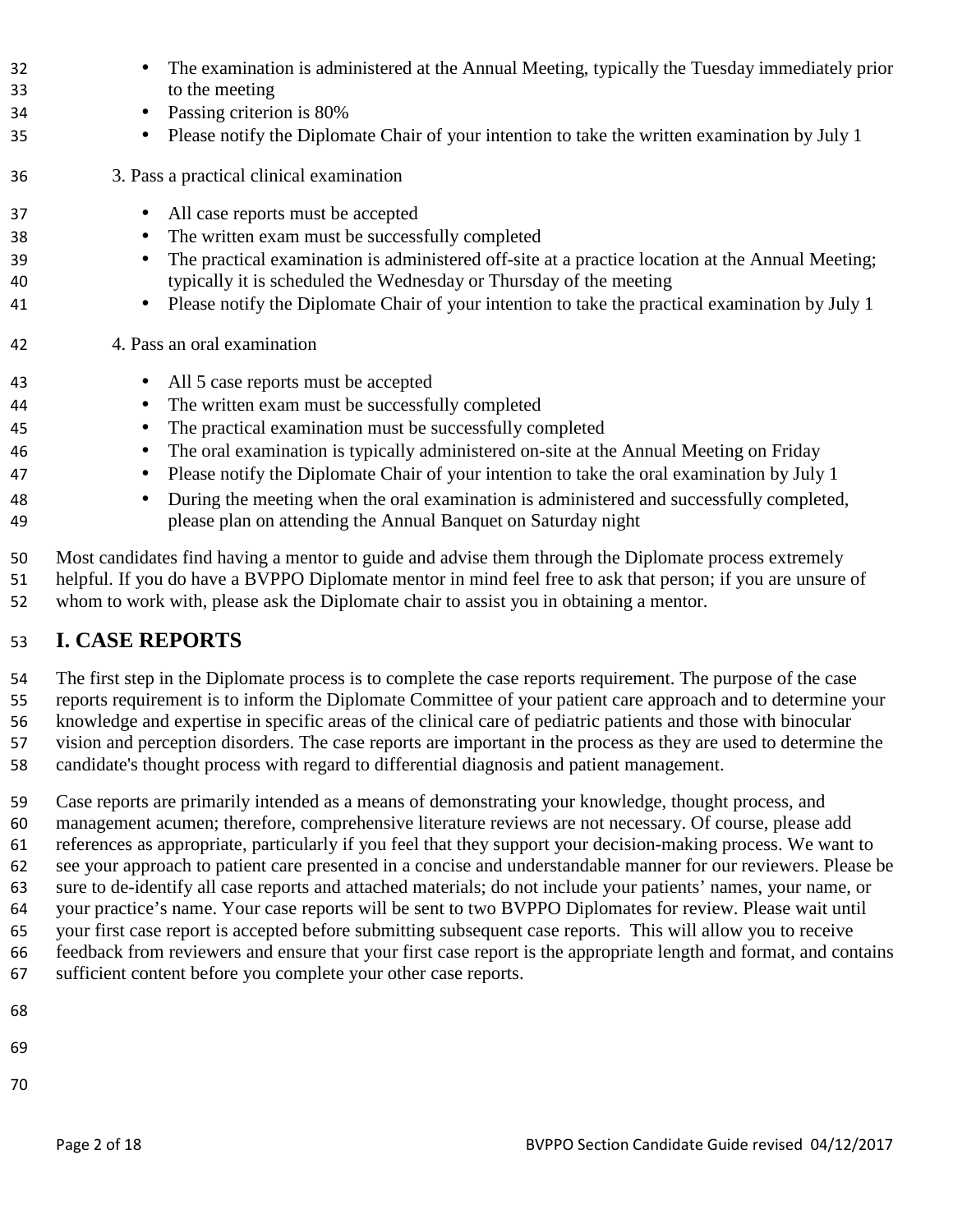#### **A. Case Report Topics**

The case report requirement is **five (5)** clinical case reports in designated areas. Candidates are required to submit one case report on each of the **three (3)** following conditions:

- 1. **Management of Significant Refractive Error**: Case should be for a child <4 years of age with previously uncorrected significant refractive error or aphakia. Prescribing rationale, any emmetropization and risk factor considerations, and effect on function (visual and other) should be discussed.
- 2. **Treatment of Amblyopia**: Case should be for a patient with unilateral amblyopia whose treatment 81 requires more than optical treatment only. A case with some form of active office- or home-based vision 82 therapy is strongly preferred. However, if active vision therapy is not a significant part of treatment, an addendum should be included that discusses the rationale for and components of an active therapy program for amblyopia.
- 3. **Treatment of Strabismus**: Case should be a patient with a strabismus where treatment included some active home- or office-based therapy (passive treatment can also be included). Accommodative esotropia that resolved entirely with an optical correction or a low-frequency intermittent strabismus are not acceptable types of cases. If the patient was co-managed with a pediatric ophthalmologist, include the pertinent treatment information from that practitioner. (Simply referring the patient for surgery, without any treatment provided by the candidate, is not acceptable.)

Candidates should select **two (2)** of the following conditions to submit as the remaining 2 case reports to complete the five (5) total case reports:

- 1. **Non-strabismic Vergence Disorder** (with or without an associated accommodative or saccadic dysfunction): Case should be managed primarily with active vision therapy.
- 2. **Learning-Related Vision Problem (Visual Information Processing):** Case should include both visual efficiency and visual perceptual diagnoses and be managed primarily with active vision therapy. A case demonstrating your role as a multi-disciplinary team member is preferred.
- 3. **Pediatric Patient with Identified Developmental Disability**: Case should include unique concerns in regards to the diagnosis and treatment of a patient with a developmental disability, as well as any referrals for additional evaluations and/or care. Any deficits found in visual efficiency and visual perceptual skills should be addressed. Discuss your role as a part of the multi-disciplinary team in the care of the patient.
- 4. **Pediatric Patient with Visual Impairment**: Case should include unique concerns in regards to the diagnosis and treatment of a child with visual impairment, as well as any referrals for additional evaluations and/or care. The candidate should provide some level of low vision management either as the sole low vision provider or co-management with a low vision specialist. Discuss your role as a part of the multi-disciplinary team in the care of the patient.
- 5. **Pediatric Ocular Disease**: Case should be either ocular or a neuro-ophthalmic condition or disease where active management is tailored specifically to the pediatric patient. Case should involve a condition or disease that has its onset in childhood and affects visual development and/or general health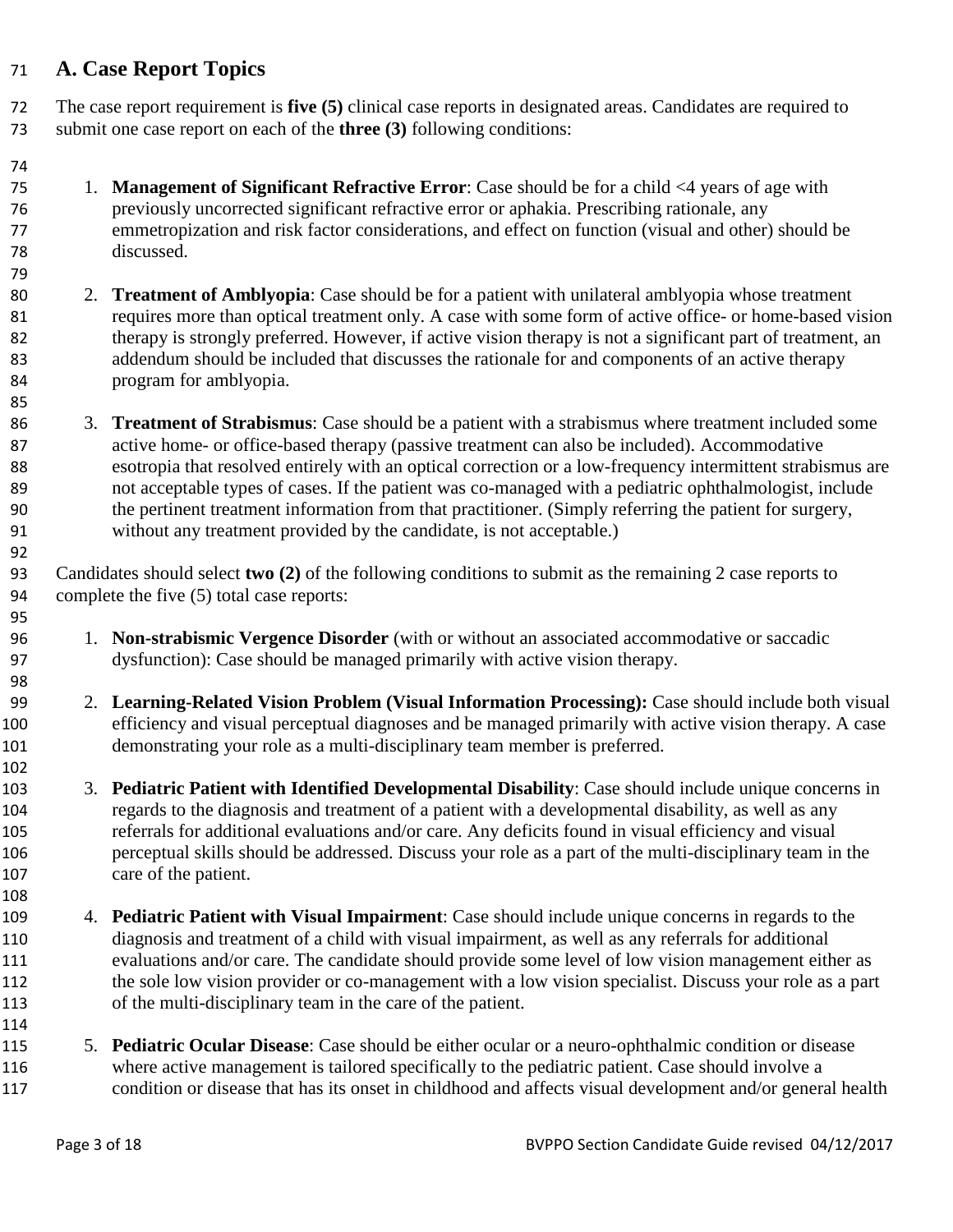- and development. Some acceptable case examples include preseptal cellulitis, glaucoma, herpes simplex keratitis, corneal ulcer, fungal infection, uveitis, active toxoplasmosis or histoplasmosis, or phthiriasis palpebrarum. A simple conjunctivitis or corneal abrasion is not acceptable. The case needs to be managed primarily by the candidate. The patient may be co-managed with other professionals and health care providers, provided that the candidate was the individual who made the visual diagnosis and provided the treatment.
- 6. **Traumatic Brain Injury:** Case should be a child or adult suffering from a traumatic brain injury (TBI) (including concussion) where the primary functional effects are related to sensory motor integration, binocular vision, accommodation, ocular motility, and/or visual perception. The candidate must address lens correction considerations and prescribe either active vision therapy or vision rehabilitation with adaptive technology. Additional disorders such as peripheral or central visual field loss, if present, should be managed either by the candidate or with a low vision specialist. The case should demonstrate understanding of the neurological etiology. The case needs to include appropriate integration of other health care professionals (e.g., primary care provider, neurology, occupational and physical therapy), the patient's family, employer and educator (if applicable), and other support services. This case report could be considered as a substitute for the non-strabismic vergence or strabismus case depending upon the presenting signs; however, for this to be a proper substitute the candidate must have prescribed active vision therapy.
- 

 

- Reports that describe solutions to interesting problems or involve difficult situations are generally preferable to reports in which care progresses predictably and smoothly. Additionally, cases must include follow-up care.
- Please see the appendix for information about the form and content of the case reports. If you have a question about the appropriateness of a case that you have selected, please contact the Case Report Chair to discuss.

### **B. Substitution for Case Reports**

- You may substitute a published case report(s) or book chapter in place of a required written case report, if the following criteria are met:
- Must be a direct substitute for the required case report
- Was published in a peer-reviewed journal (if not a book chapter)
- 149 You are the first author
- 150 The Case Report Chair and referees will decide whether or not the substitution requirements are met. Generally, the information required in the publication needs to be comparable to that required for the written report. The committee may ask for supplemental information if it is not included in the published case report (e.g., more details in regard to the office- and home-therapy program or follow-up).
- Consideration will be given to applicants who no longer see a particular type of patient or do not have a case that satisfies a specific case report requirement. In such a case, the Diplomate Committee has the discretion to make an alternate written assignment relating to that particular case report requirement.
- 
-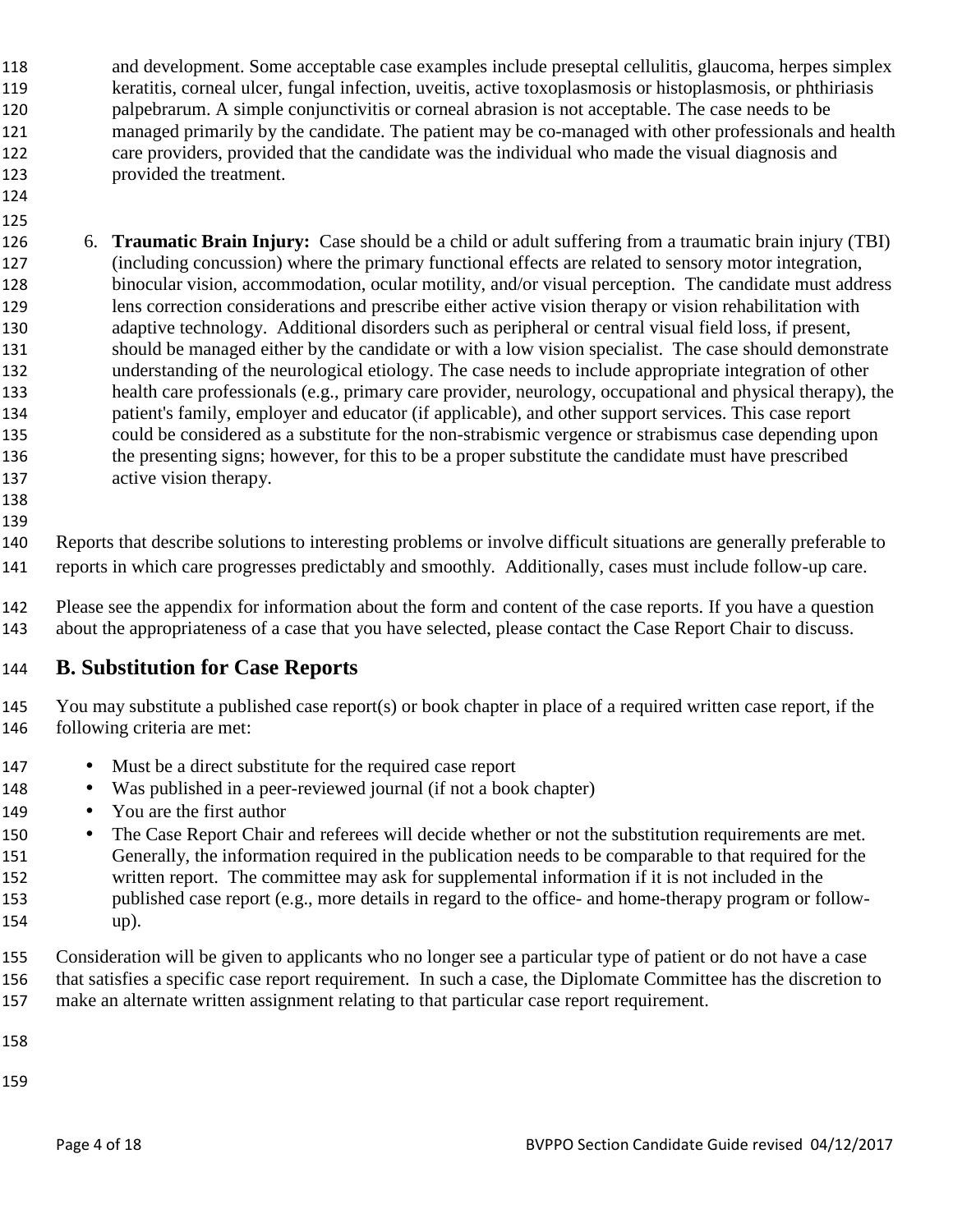#### **C. Submission and Review Process**

- Case reports are submitted through email to the Case Report Chair. Upon receiving a case report, the Case
- Report Chair assigns the case report a coded number and forwards it to two referees who are BVPPO
- Diplomates. All case reports and attached materials should be de-identified; do not include your name, the
- patient's name, or your practice's name. This ensures HIPAA compliance and candidate anonymity. If the case report is returned to you for revision, the comments and questions from the referees need to be addressed by
- revisions or explanation. Referees may ask for clarification or justification of your clinical decision making.
- They may also provide suggestions regarding other diagnostic or treatment considerations, which may be
- helpful as you prepare for the oral examination.
- All revisions to the initial report should be outlined briefly in a cover letter. Changes and additions to the case
- report should be made to the original document with the changes highlighted or using "track changes" provided that your name or initials are not tracked; see
- http://wordribbon.tips.net/T010222\_Making\_Sure\_Changes\_and\_Comments\_are\_Anonymous.html (You can
- hover your mouse pointer over a change or comment to make sure that your name does not appear). Revised
- case reports will be sent back to the original referees for their review. A case report is considered accepted when
- all necessary revisions have been made; the Case Report Chair will inform you when the report is accepted.
- Every attempt will be made to send you reviewers' comments within 3 weeks. Candidates are strongly
- encouraged to work with a mentor (current BVPPO Diplomate) during this process. Once the initial case report
- is accepted you may submit the other case reports for review. Your final, revised case reports are provided to
- the oral examination team.
- Early submission is strongly encouraged to allow adequate time for review and revision (if necessary). When
- the five case reports have been accepted by the Case Report Chair, you will have completed this phase of the Diplomate process.

### **D. Updating of Requirements**

From time to time, the Diplomate Committee will make changes in specific case report requirements. You will be required to satisfy the new requirement(s) if you have not previously done so. An exception will be made if the Case Report Chair is aware that you are currently working on a case report to satisfy a prior requirement or if you have previously submitted a report to satisfy a prior requirement and are in the process of revising it for resubmission.

### **II. THE WRITTEN EXAMINATION REQUIREMENT**

- Once you have at least one case report (not a substituted published paper) accepted, you are eligible to take the written examination. If you intend to take the written examination at that year's Annual Meeting, please advise 192 the Diplomate Chair by July  $1<sup>st</sup>$  of that year.
- The written examination is designed to evaluate your knowledge in all aspects of binocular vision, visual perception, and pediatric optometry. The examination format is approximately 100 multiple-choice questions followed by a series of short answer/essay questions, video analysis of pediatric visual conditions, and an analysis of case findings. Four hours are allotted for this examination. A minimum score of 80% is required to successfully pass the examination. If you fail the written examination, all outstanding case reports must be completed and accepted before retaking the written examination at a subsequent Annual Meeting.
- The examination question categories are as follows:
- Infant Vision & Vision Development (including Refractive Error)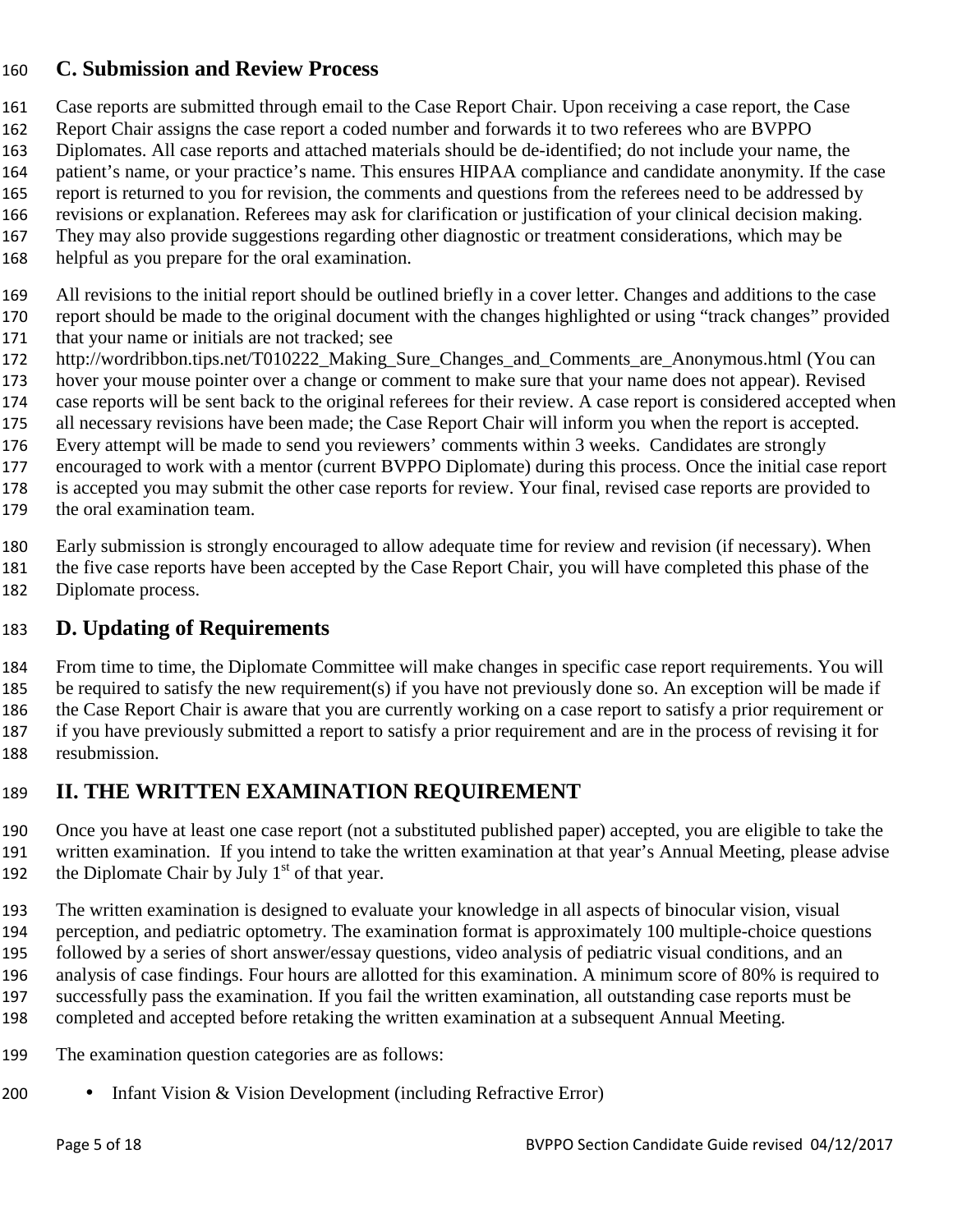- Vision & Learning and Visual Perception/Visual Information Processing
- Non-Strabismic Binocular Vision Disorders
- Strabismus & Amblyopia
- Vision Therapy \*
- Neurological Problems & Pediatric Ocular Disease
- Neurodevelopmental Disorders
- Acquired Brain Injury, Traumatic Brain Injury (including Concussion)

\* includes strabismus, amblyopia, visual perception, and non-strabismic binocular vision disorders.

### **A. Behavioral Objectives for the Written Examination**

Behavioral objectives (found in the appendix) will be helpful in preparing for the written and practical examination.

### **III. THE PRACTICAL EXAMINATION REQUIREMENT**

When all five case reports have been accepted and the written examination has been successfully completed,

you are eligible to take the practical examination. If you intend to take the practical examination at the Annual

215 Meeting, please advise the Diplomate Chair by July  $1<sup>st</sup>$  of that year.

The practical examination is typically conducted at an optometrist's office in the area of that year's Annual

Meeting. The Diplomate Vice-Chair will provide the exact time, location, and information about transportation

to and from the site. Approximately 4 hours are allocated for this examination.

The practical examination is designed to evaluate the candidate's clinical competency in the following areas:

technical skills (psychomotor), diagnosis (cognitive), and communication (patient, parent, other professional).

The practical examination will involve performing tests/therapy on patients. BVPPO Diplomate proctors will observe you for each patient. You will be given any necessary history and test findings, and asked to evaluate,

on a patient, conditions or disorders such as those listed below. You should think aloud as you work, to explain

your rationale and methods to the proctors. If you need any equipment that you do not see, please mention this

- to the proctors. The following represents an overview of the practical examination. There is additional
- information about specific procedures and equipment in the appendix.

#### **A. Technical Skills**

This area is intended to assess your ability to efficiently and accurately administer appropriate clinical

procedures used in the identification, diagnosis, and treatment of binocular vision and perceptual dysfunctions (see written examination behavioral objectives for specific conditions). Each section is to be completed in

approximately 30 minutes. You will be asked to assess patients in each of the following categories:

1. Strabismus/amblyopia: conduct tests to determine strabismus characteristics, comitancy, correspondence, sensorimotor fusion, and monocular fixation status.

2. Non-strabismic binocular vision/accommodation disorders:

- Conduct diagnostic tests to measure aspects of accommodation, vergence, and ocular motility.
- Demonstrate vision therapy procedures for accommodation, vergence, and ocular motility.
- 
- 3. Visually-related learning problem: administer and score visual perceptual/visual information processing tests

4. Pediatric optometry: administer age-appropriate tests of visual acuity, accommodation, binocularity, eye alignment, refractive error, and ocular health for an infant/toddler or child with developmental disabilities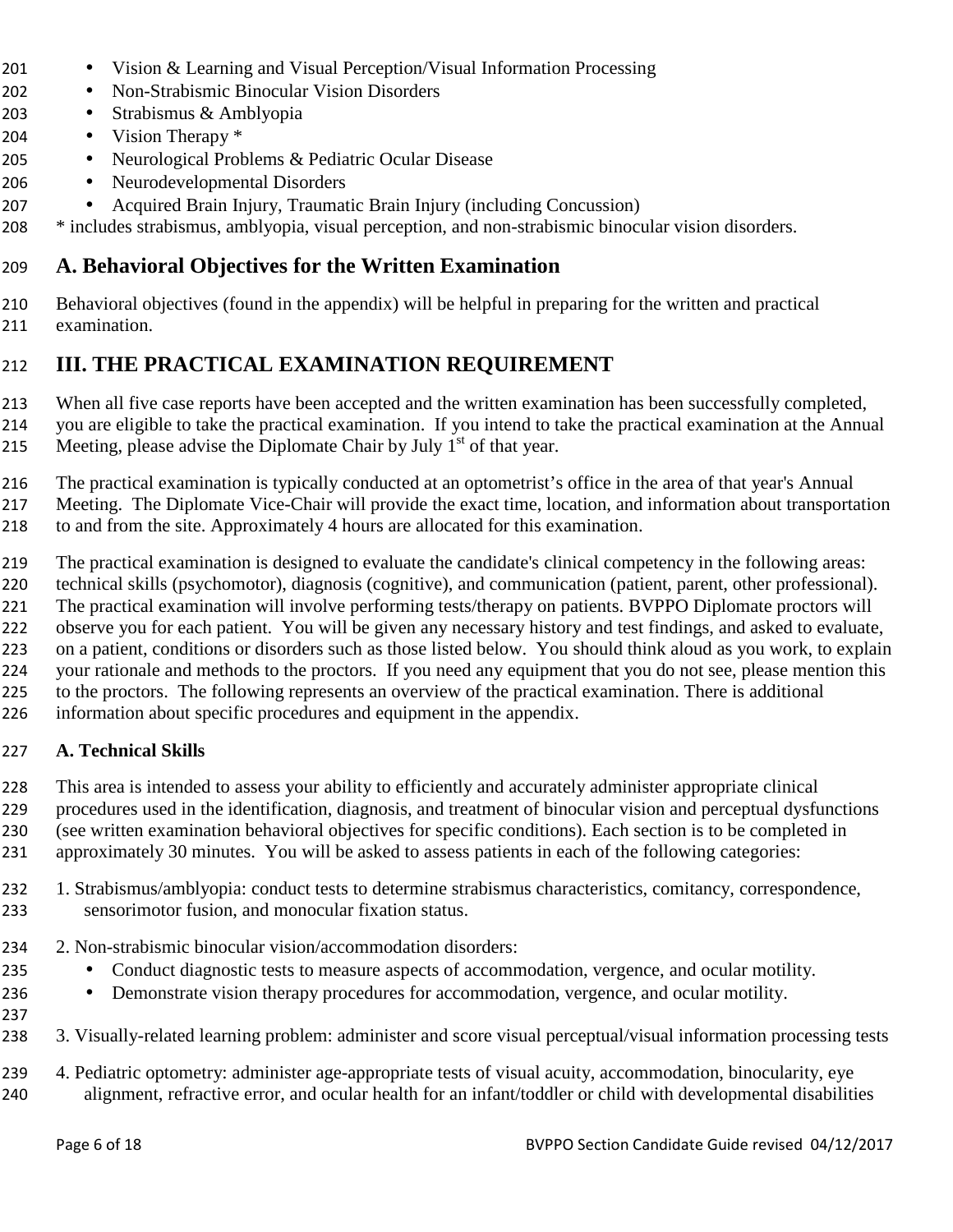#### **B. Diagnosis**

This area assesses the candidate's ability to analyze test results obtained directly from the patient or as given to 243 the candidate by the proctor. The candidate is required to provide the correct diagnosis for the following types of cases.

- 1. Strabismus and amblyopia
- 2. Non-strabismic binocular vision disorders
- 3. Visually-related learning problem
- 4. Examination of an infant/toddler or child with developmental disabilities

#### **C. Patient Communication**

This area is intended to assess your ability to communicate with the patient (and parent, when applicable) in each of the following categories:

- 1. Comprehensive case history of a patient (or from the parent of a patient) presenting with strabismus,
- amblyopia, non-strabismic binocular vision problem, visually-related learning problem, developmental disability, or visual impairment.

2. Ability to present a comprehensive case presentation to a patient or parent of a pediatric patient with

- strabismus, amblyopia, developmental disabilities, visual impairment, non-strabismic binocular vision problems, or visually-related learning problems including. The case presentation includes the diagnosis, prognosis, and treatment options. You will be evaluated on the content of your discussion as well as the
- communication style used.

#### **IV. THE ORAL EXAMINATION REQUIREMENT**

After successful completion of the case reports, and the written and practical examinations, you are eligible to sit for the oral examination. Please communicate your intention of taking the oral examination to the Diplomate 263 Program Chair by July  $1<sup>st</sup>$  prior to the Annual Meeting.

Purpose: The oral examination is not a strict defense of your case reports. Instead, it provides candidates an opportunity to more fully demonstrate their knowledge in binocular vision, perception, and pediatric optometry, 266 and to discuss their approach to managing these types of patients. A major objective is to assess candidates' understanding of core binocular vision, perception, and visual development principles, both from diagnostic and treatment perspectives, and to provide candidates an opportunity to justify their diagnostic and treatment methods and rationales.

Format: In a private setting, and in a congenial and professional atmosphere, the oral examination committee (comprised of 3-5 BVPPO Diplomates) will ask the candidate theoretical and practical questions. The Chair will structure the interview to gain insight into the strengths and weaknesses of the candidate as revealed on the written or practical examinations and accepted case reports.

- Duration: It is approximately one hour in length.
- 
-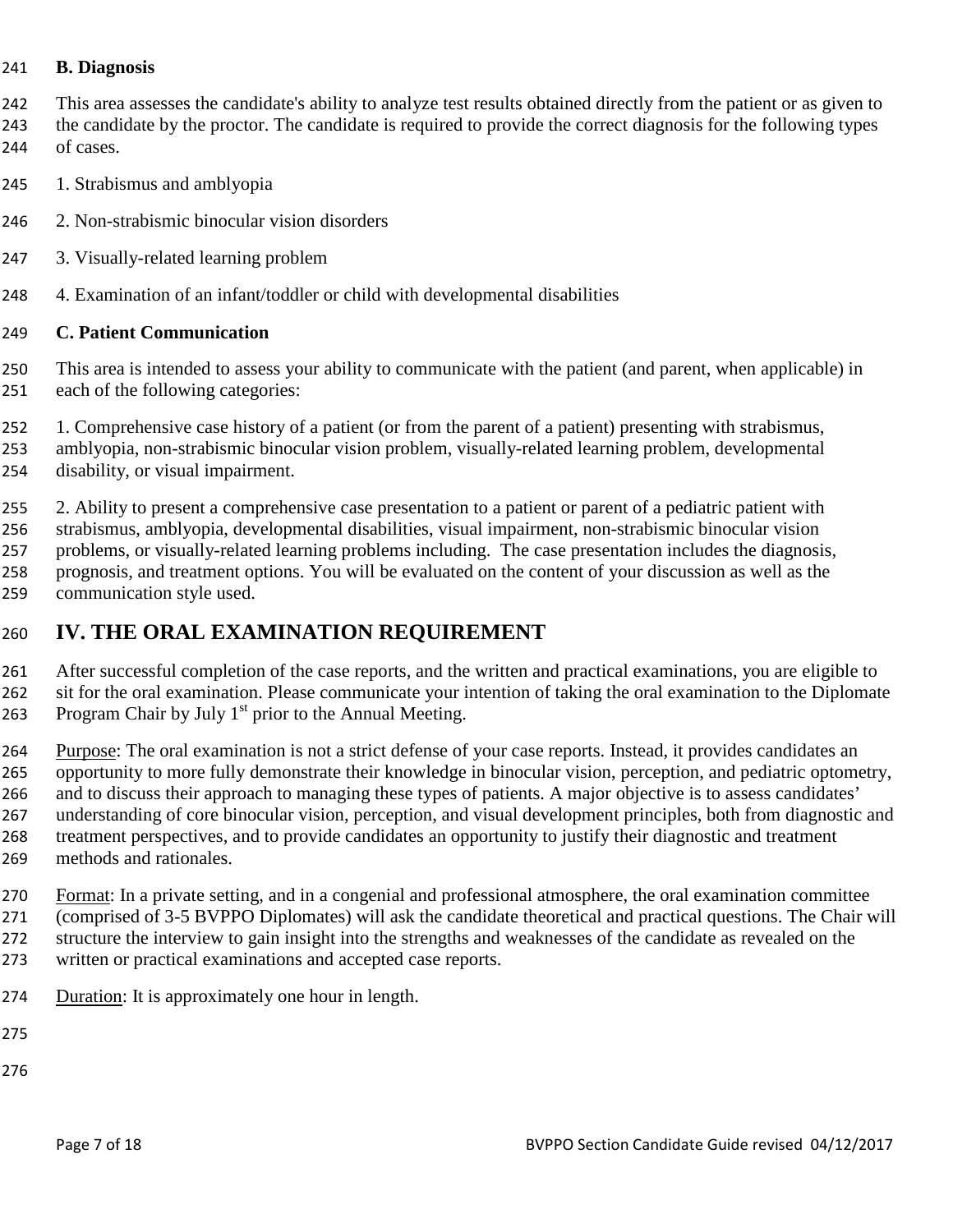### **V. SCHEDULING EXAMINATIONS AT THE ANNUAL MEETING**

You may take all parts of the examination sequence in one year or may elect to take specific parts of the

examination as long as aforementioned requirements are met. Please provide the Diplomate Chair with as much lead time as possible (before July 1) regarding your intentions for taking the written, practical, and/or oral

examinations at the meeting. Typically, the written is administered the Tuesday prior to the meeting, the

practical on Wednesday or Thursday, and the oral examination on Friday. Because multiple candidates may be

- taking the examinations we ask that you be flexible for scheduling during the meeting. Be sure that the
- Diplomate Chair has your contact information so he/she can get in touch with you at the meeting.

### **VI. REPEATING EXAMINATIONS**

Failure to achieve the required level of performance on any part (written, practical, or oral) of the examination necessitates that part of the examination be taken again at a subsequent Annual meeting. Any parts of the examination that were completed successfully need not be repeated.

### **VII. DISCUSSION AT ANNUAL MEETING**

If you have taken any part of the examination process during the Academy Meeting, the Diplomate Chair will contact you to schedule a meeting. Your progress will be reviewed and helpful suggestions provided. If you have completed all of the requirements, you will be informed of this. Upon completion of the requirements, you will be nominated for the Diplomate in Binocular Vision, Perception, and Pediatric Optometry, which is granted by the Board of Directors of the American Academy of Optometry. We request that you attend the Annual Banquet on Saturday evening, where you will be introduced as a new Diplomate in Binocular Vision, 296 Perception & Pediatric Optometry.

### **VIII. APPLICATION PERIOD**

The candidate has a five (5) year period from the date of acceptance of the application to complete the Diplomate requirements. Failure to complete the requirements in this time frame will necessitate a re-submission of your application and fee and may require retaking the parts of the examination that were completed. If eligible (all 5 case reports accepted), you may take all three parts of the examination in one year; otherwise, you may take the parts for which you are eligible. The BVPPO Executive Committee has the right to extend the candidacy period in special circumstances.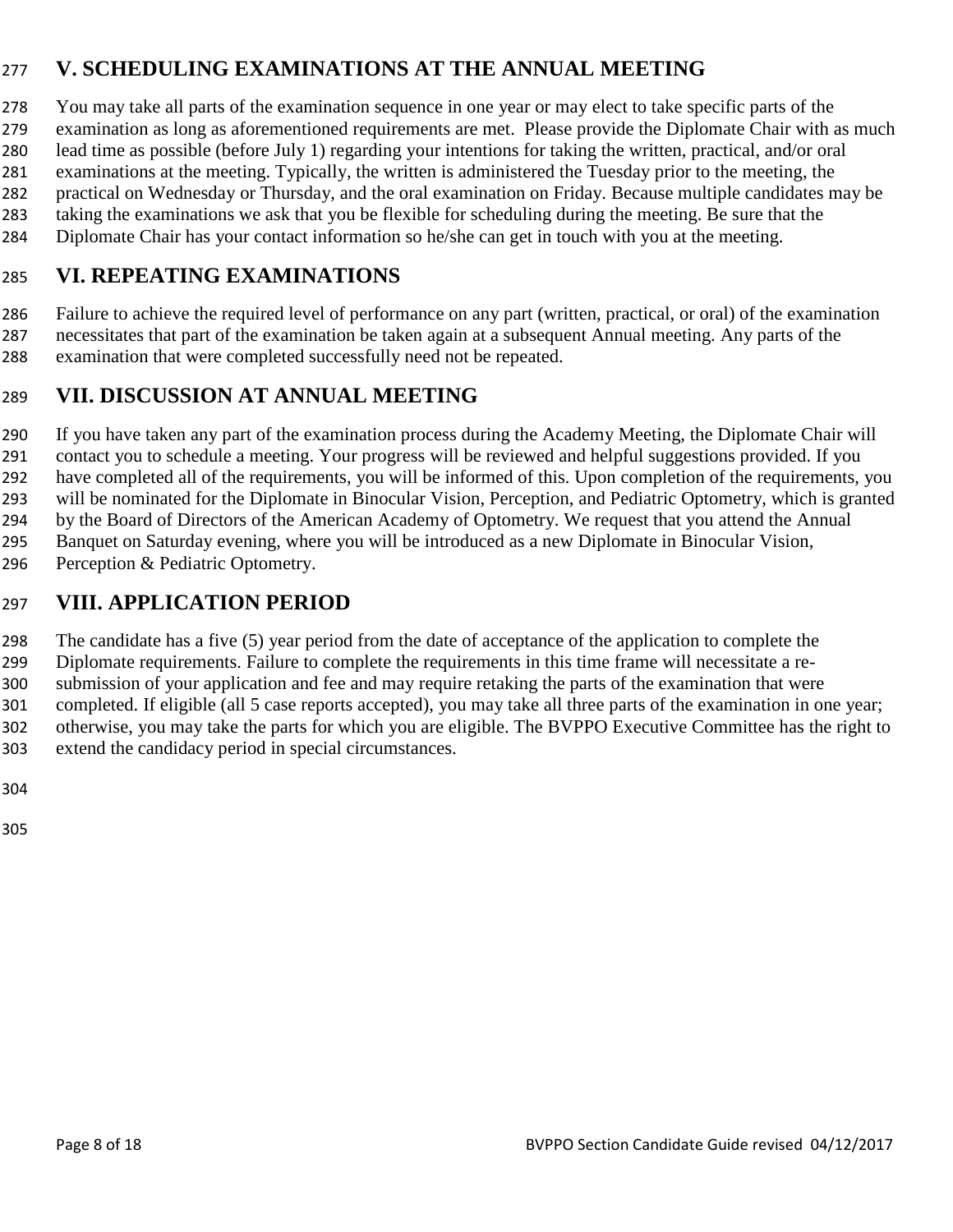# **Appendix**

# **Additional Case Report Information**

### **Form of the Case Report**

Case reports should be submitted double-spaced with consecutive line numbers (do not restart line numbers on each page) using Microsoft Word, with pages numbered consecutively and the date of submission and case report type included in the footnote section. Graphic images should be attached as a jpeg or embedded in the case report document. Use image compression to reduce the size and/or resolution of the images before submitting if the file is too large to email to the Case Reports Chair. Your name and address should appear only in the email message to the Case Report Chair, NOT on the case reports. Case reports are typically 15-20 pages no longer than 30 pages in length. Please do not submit as a PDF.

Write in a clear and concise manner and use standard optometric terminology that is easily understood by most people in the field. It is acceptable to record ocular health findings as "within normal limits" (WNL) if they have no bearing on the diagnosis and management of the case. We encourage you to place diagnostic data and therapy programs into tables for ease of review and comparison pre- and post-treatment. Please proofread your case reports carefully for spelling, grammar, and typographical errors. Approach your case reports as if you were preparing them to be submitted for publication in a scholarly journal.

Do not assume that the reviewers know what you are thinking, even if it seems obvious to you. Please explain everything in detail, especially with regard to the diagnosis and management. The purpose of the case reports is for you to demonstrate your clinical reasoning; therefore, case reports involving difficult clinical situations that involve problem solving are generally more acceptable than reports where everything is straightforward.

Sample case reports are posted on the Academy's website under the BVPPO Diplomate Information page.

#### **Content of the Case Report**

- All case reports must contain the following information:
- 1. Case report topic (e.g., "exotropia case") and a short abstract of the case.

2. History: chief complaint, age, sex, race/ethnicity (if pertinent); through documentation of history (presenting signs and symptoms of present condition: developmental, mental, ocular, academic and social history or performance difficulties; patient's developmental, educational, eye, and medical history (including medications and allergies); pertinent family eye/medical history; and brief summary of any previous eye care or other pertinent evaluations. All reported patient information must be HIPAA compliant. All identifying names and birthdates must be deleted.

- 3. Ocular Status/Diagnostic Testing should include, but not be limited to the following. If relevant tests were not completed, a rationale should be provided. In addition, if there are things that you would now do differently, please point these out and what you would do differently. These findings should be placed in a table embedded in the case report document for ease of presentation and review. Pertinent negatives (if applicable) should be addressed.
- a. All case reports: visual acuities, retinoscopy, subjective refraction, eye alignment, sensorimotor fusion, and ocular health assessment.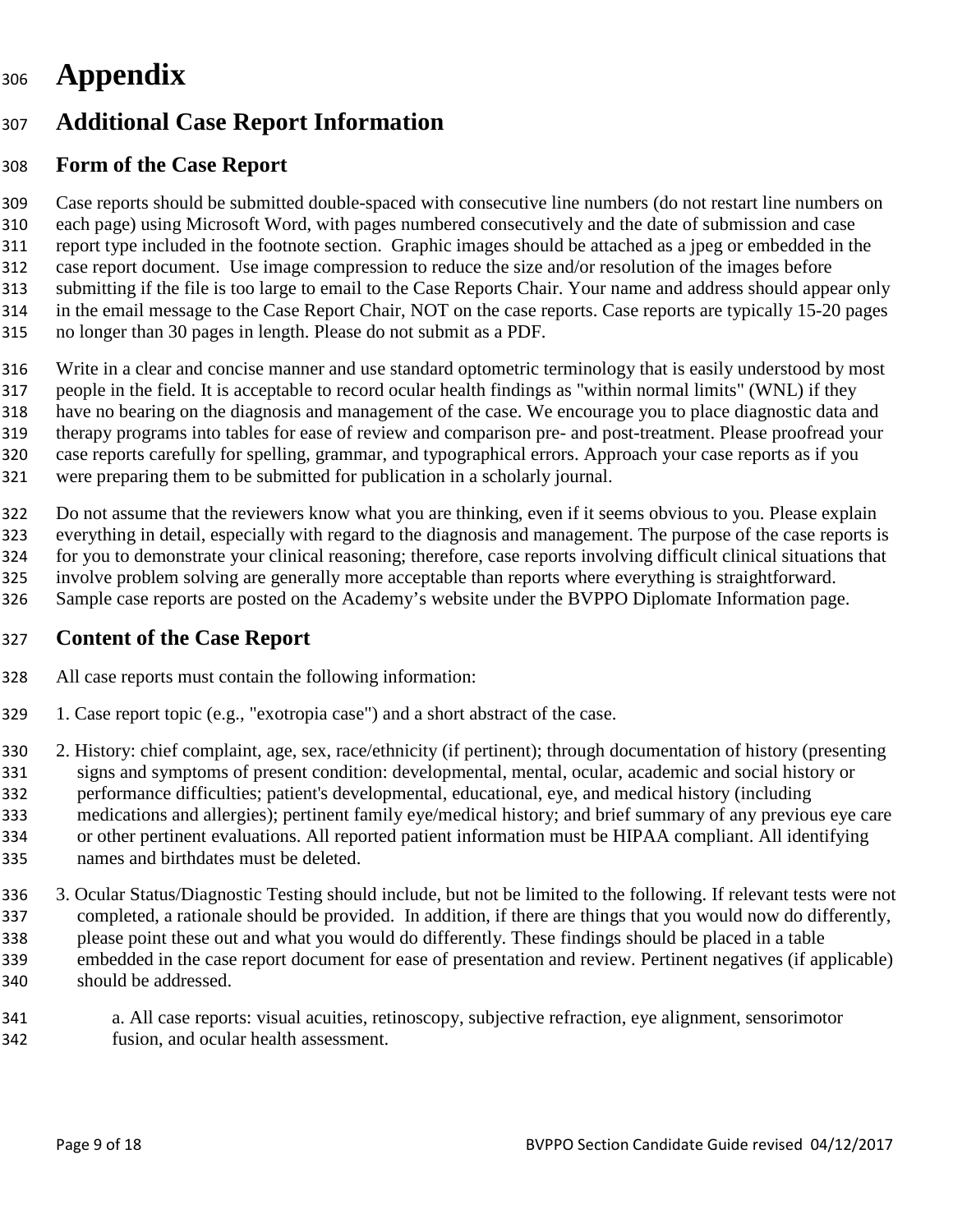- b. Strabismus and/or amblyopia case reports: characteristics of the deviation (comitancy, direction, magnitude, frequency, eye laterality (preferred eye), cosmesis, AC/A ratio) and associated conditions of amblyopia, monocular fixation, correspondence, sensory-motor fusion status and potential (including suppression and level of stereopsis).
- c. For non-strabismic binocular vision/accommodation cases: ocular motility (pursuits, saccades, and fixation), accommodative status (amplitude, facility, lag, PRA/NRA), binocular vision status (magnitude and direction of heterophoria, AC/A ratio, NPC, PFC/NFC at far and near, fixation disparity testing (as relevant) or associated phoria testing, vergence facility, second degree sensory fusion testing, and stereopsis).
- d. Learning-related vision problems: a non-strabismic binocular vision evaluation (see "c" above) and an evaluation of visual perceptual development including most if not all of the following: laterality, directionality, visual discrimination, form constancy, visual figure-ground, visual closure, visual memory, visualization, visual motor integration, and visually guided fine-motor skill (eye-hand coordination). It may also include a screening for cognitive ability, reading ability, and auditory processing skills.
- e. Developmental disabilities or visual impairment should include detailed information on the child's visual function and any other complications or comorbidities of the disorder. It is important to relate your management plan to the specific needs of the patient. An assessment may include evaluation of visual perceptual development (as applicable) to include: laterality, directionality, visual discrimination, form constancy, visual figure-ground, visual closure, visual memory, visualization, visual motor integration, visually guided fine-motor skill (eye-hand coordination), screening for cognitive ability, and a low vision assessment. Coordination of care with any other professionals should be described.
- f. Ocular disease cases should include visual acuity, refraction, eye alignment, stereopsis, pupils, versions, intraocular pressures, and a detailed description of the eye health evaluation (including testing methods used), as well as copies of any special testing (e.g., VEP, MRI, OCT, etc). The report should include detailed information on the child's present visual function and any expected comorbidities. The case needs to be managed primarily by the Candidate. Coordination of care with any other health care professionals should be described.
- 4. Assessment: diagnosis, supporting data, relationship of diagnosis to entering complaints. A complete differential diagnosis should be included, indicating how the final diagnosis was determined.
- 5. Management. The candidate's decision-making process and rationale for treatment decisions should be explained. Treatment protocols should demonstrate the candidate's depth of knowledge and be justifiable should they vary from the current standard of care. Follow-up visits should be separate from the others so there is a clear chronology of the examination and treatment of the patient. However, in cases having numerous follow-up visits with essentially the same findings, grouping visits would be practical. For vision therapy cases, similar visits and/or treatment phases can be grouped together for ease of presentation and review; a table format should be considered.
- a. Discussion of potential treatment options, including advantages and disadvantages of each, and prognosis.
- b. Discussion of course of management plan, including treatments, with rationale for each.
- c. Description of any passive or active vision therapy, or other treatment modalities, including lenses, prisms, filters, occlusion, medication, or surgery.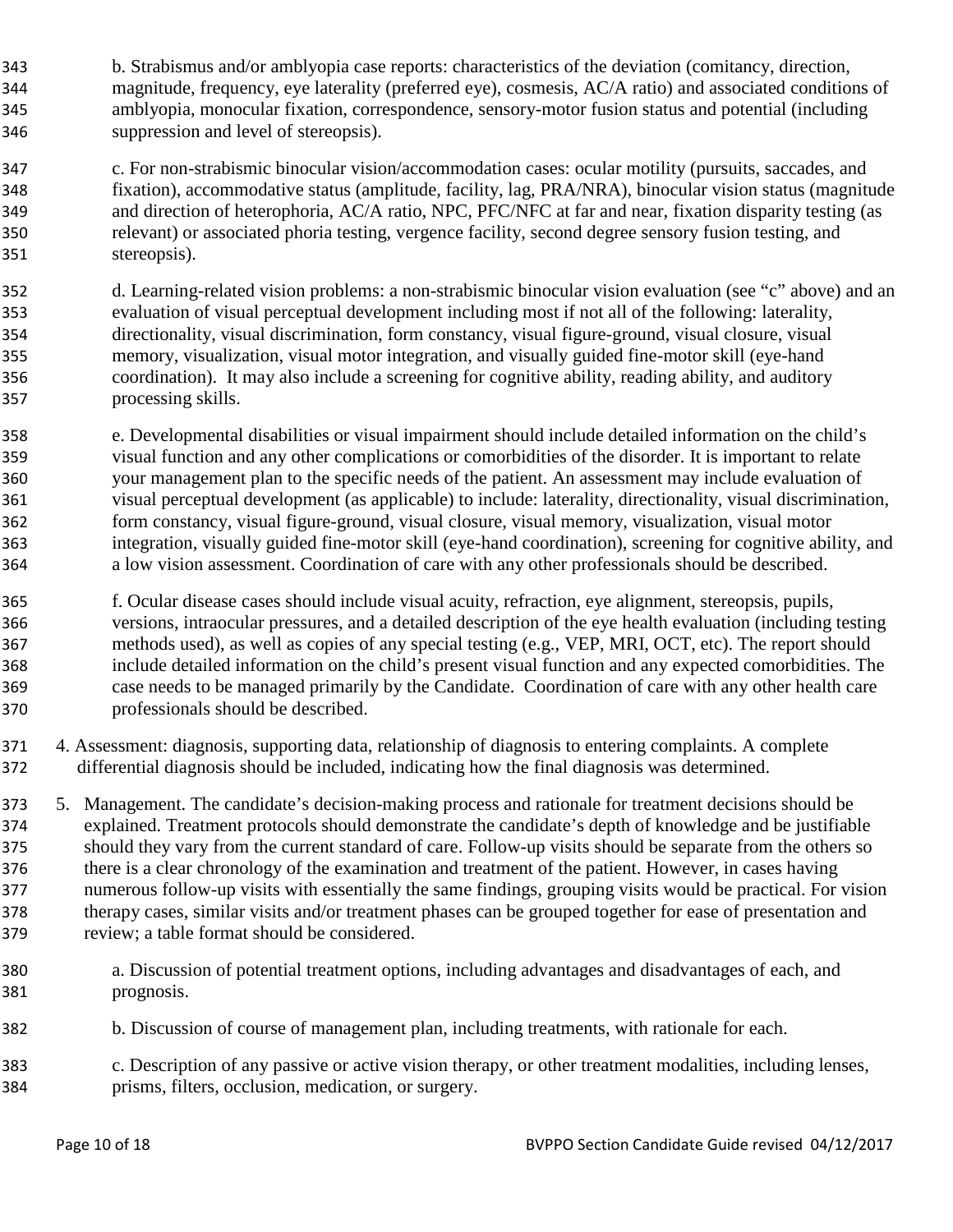- d. If applicable, description and sequencing of home- and office-based vision therapy.
- e. If applicable, include coordination of care with other professionals. If the patient was referred to a specialist, the reason for referral should be discussed. If a patient is referred to another provider for a procedure or further testing, include a summary of the provider's report as well as any follow-up with the patient after the procedure was done.
- f. Please clearly identify if the patient was examined by another eye provider. This would include an optometrist or ophthalmologist from another practice, within your same practice, or through co-management. It is preferred that the patient be managed by the candidate personally; however, cases managed by optometric educators acting as a student preceptor are allowable. In such cases, it is acceptable for the students to have collected the clinical data and/or conducted the vision therapy; however, the assumption is that the candidate has confirmed the accuracy of any crucial data and that all management decisions have been made by the candidate.
- g. Disposition of the case, including results of follow-up care.
- 6. Discussion, Summary and Conclusions

Discuss your treatment approach and any problems that you might have encountered. Include a discussion of whether you would have approached the case differently had you had different treatment options available that were not available when you started the case or if in hindsight, you would now handle the case differently. For all cases where disease is discussed, detail the pathophysiology relevant to the case. Give equal emphasis to positive and negative aspects of the case, stating any additional care or clinical intervention that might be recommended. Conclude with the broader clinical implications illustrated by the case report.

The discussion section should describe the diagnosis in greater detail including the pathophysiology where appropriate. Use this section to further discuss your decision-making process. Explain variations from normal 407 relating to your specific patient's presentation. Discuss the standard of care for the condition and why you may have deviated from it. If there are alternative treatments, explain each and discuss advantages and drawbacks. 

The discussion should be your original writing, and should refer to the specifics of your case report. Any information gathered from outside sources should be properly documented. Plagiarism is considered a violation of the Standards of Conduct of the AAO and, if verified, are grounds for termination of your application and referral to the Academy's Ethics Committee.

- 
- 7. References

The candidate may elect to include a bibliography of any references used in developing the case report, especially those references that support the use of unique management decisions or treatment options; however references are not required. Sources may be textbooks or peer-reviewed journal articles. Whenever possible, references should be current, published in the last 5-7 years, unless they are considered a seminal reference. If the treatment or management reflects the standard of care for the condition, no references are necessary. If a candidate chooses to list references, no more than 25 references should be included.

References, relevant to the specific topic being discussed can be included, particularly if they support your diagnosis or treatment decisions. References should be numbered consecutively in the text (superscripts) and in 425 the reference list. The candidate should be familiar with the content of the cited references; these may be used as subject matter for the oral examination. References should be cited using *Optometry & Vision Science* 427 guidelines. Candidates should be sure that their case reports are appropriately edited and grammatically correct.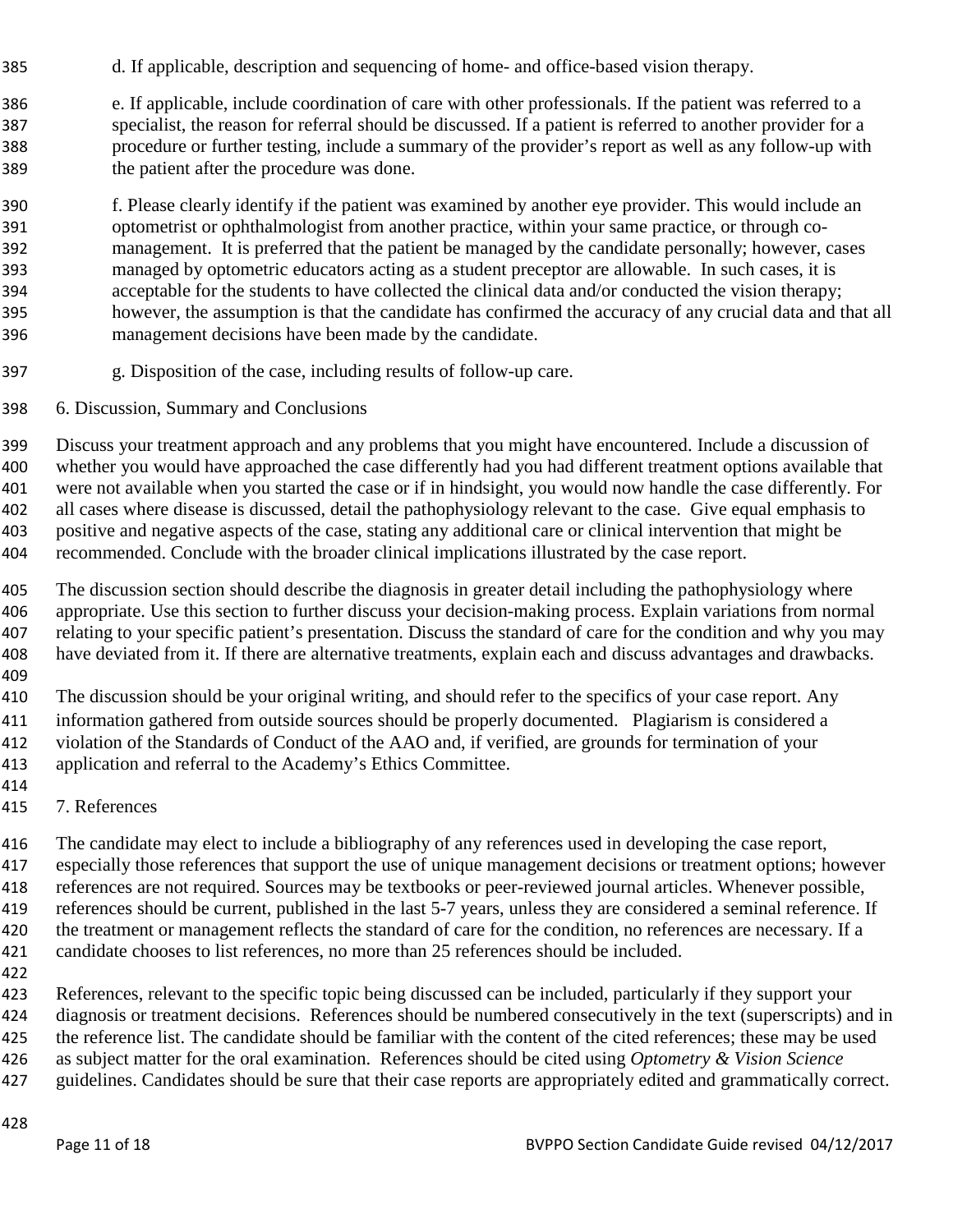# **Additional Written Examination Information**

# **Behavioral Objectives for the Written Examination**

The following behavioral objectives will be helpful in preparing for the written and practical examination. The candidate for Diplomate status is expected to be able to do the following in the areas listed:

#### **Infant Vision & Vision Development (including Refractive Error) Behavioral Objectives**

- Describe methods of evaluating the eyes and visual status (i.e., eye health, refractive, visual acuity, binocularity, accommodation assessments) of an infant, preschool, and school-aged child (less than 13 years of age). Discuss the benefits and limitations of the various methods designed for the differing capabilities of these patients.
- Describe normal growth and development of the eye, orbit, and visual system from birth through the first 6 years of life.
- Describe normal growth and developmental characteristics of infants and children in the areas of physical development, gross and fine motor skills, cognitive changes, speech and language development, and social skills.
- Describe the development of visual acuity, accommodative skills, pupillary response, and ocular motor skills including fixations, pursuits, saccades, versions, vergence, and optokinetic nystagmus.
- Discuss the concept of emmetropization, how it impacts the development and correction of refractive errors in children and how uncorrected refractive error may be a risk for amblyopia or strabismus. Be able to correlate structural changes to changes in refractive error.
- Discuss the physical, emotional, and ocular signs/symptoms of child abuse and neglect
- Discuss the important issues relating to the prenatal, perinatal, and postnatal case history.
- Describe vision screening techniques appropriate for infants, preschoolers, and school-aged children.
- Discuss the management considerations for a pediatric aphakic patient.

### **Vision & Learning & Vision Perception Behavioral Objectives**

- Describe methods of obtaining, clarifying and assessing information gathered from parents, teachers and/or other professionals regarding potential visual processing deficiencies, including a developmental history from parents, a teacher questionnaire, and psycho-educational evaluation results.
- List and describe the methods (including clinician observations) of evaluating the developmental level of performance in the areas of:
- o Gross motor and bilateral integration
- o Laterality and directionality
- o Visual analysis to include: form discrimination, figure ground, visual closure, and form constancy
- o Visual memory and visualization
- o Visual motor integration and visually guided fine-motor control
- o Auditory processing skills, to include: auditory visual integration, auditory discrimination, and auditory memory
- Given a history, test findings, and observations develop a diagnosis and prognosis.
- Be able to correlate entering signs and symptoms with vision perception testing results.
- Describe how visual or visual perception problems can affect academic performance.
- Propose possible recommendations to educators about classroom accommodations for a child with vision processing deficiencies.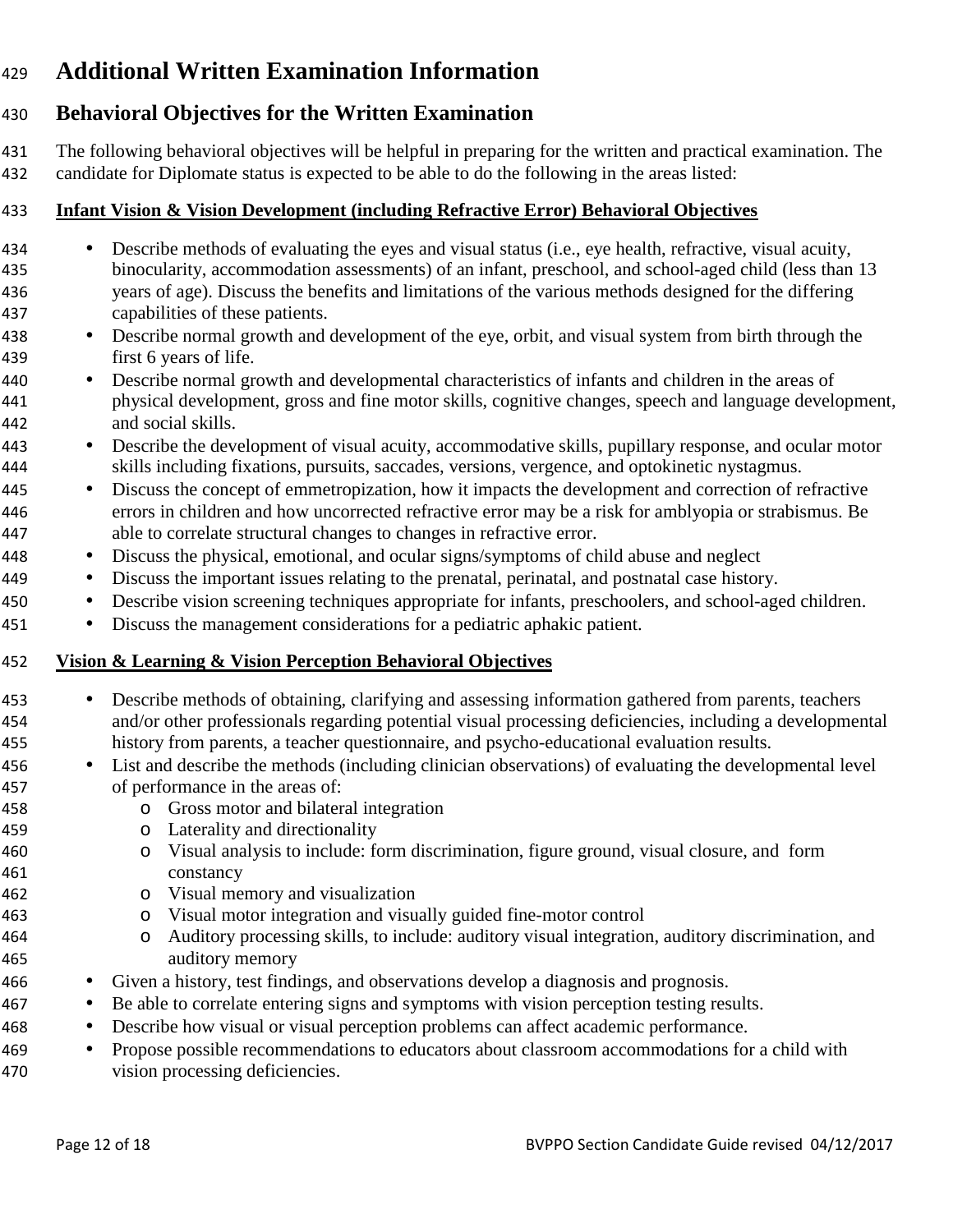- Determine and describe what information gathered in the case history, optometric evaluation, or other ancillary testing would suggest the need for additional testing or treatment by another professional.
- List and describe a sequential vision therapy program, including a rationale for lens therapy, for visual processing deficits, and possible follow-up care.
- Describe the underlying principles and be able to illustrate specific vision therapy techniques used in remediating visual perceptual-motor development (e.g., explain the sequence of therapy involved in training laterality and directionality skills).

#### **Non-strabismic Binocular Vision Disorders Behavioral Objectives**

- List and describe diagnostic methods used in evaluating:
- o Ocular motility/eye movement skills: pursuits, saccades, fixation.
- o Accommodative skills: to include amplitude, facility, accommodative response (posture or lag), and relative accommodation.
- o Vergence skills: to include near point of convergence, vergence facility, amount of heterophoria, fixation disparity, and fusional vergence.
- o Sensory fusion: second degree fusion, suppression, and stereopsis
- Given a simulated patient, analyze the results of the diagnostic testing and determine abnormal and normal findings.
- Given a simulated patient, list a syndrome-based diagnosis and supportive data (e.g., convergence insufficiency - receded NPC, high exophoria at near, reduced PFC at near).
- Evaluate and explain the relationship between entering signs and symptoms, and test data in order to achieve an accurate diagnosis of vision efficiency problems (e.g., blur at distance after near work and a finding of accommodative infacility).
- Describe the theoretical and physiological relationships between accommodation and vergence.
- Discuss fixation disparity testing and analysis as well as the control systems model for vergence and accommodation.

#### **Strabismus & Amblyopia Behavioral Objectives**

- List and describe the diagnostic methods you would use in examining a patient presenting with strabismus and/or amblyopia in the following areas: refractive status, visual acuity, monocular fixation, characteristics of the deviation (comitancy, frequency, direction, eye laterality (eye dominance), magnitude, AC/A ratio, cosmesis), correspondence, sensorimotor fusion (second degree fusion and stereopsis).
- Given a simulated patient, evaluate and interpret the results of the diagnostic testing, and formulate a diagnosis and a prognosis for the patient's condition(s).
- Recall the etiology, prevalence and clinical characteristics of the following conditions:
- o Amblyopia: form deprivation, refractive (isoametropic and anisometropic), strabismic, and relative amblyopia.
- o Comitant Strabismus
- Exotropia: convergence insufficiency, basic exo, divergence excess, infantile XT
- Esotropia: convergence excess, basic eso, divergence insufficiency, accommodative (refractive, non-refractive and combined), partially accommodative, infantile (congenital), acute-onset comitant ET, sensory ET, microtropia, monofixation syndrome/ microtropia with identity, blind spot syndrome and pseudoesotropia
- Vertical strabismus
- Sensory strabismus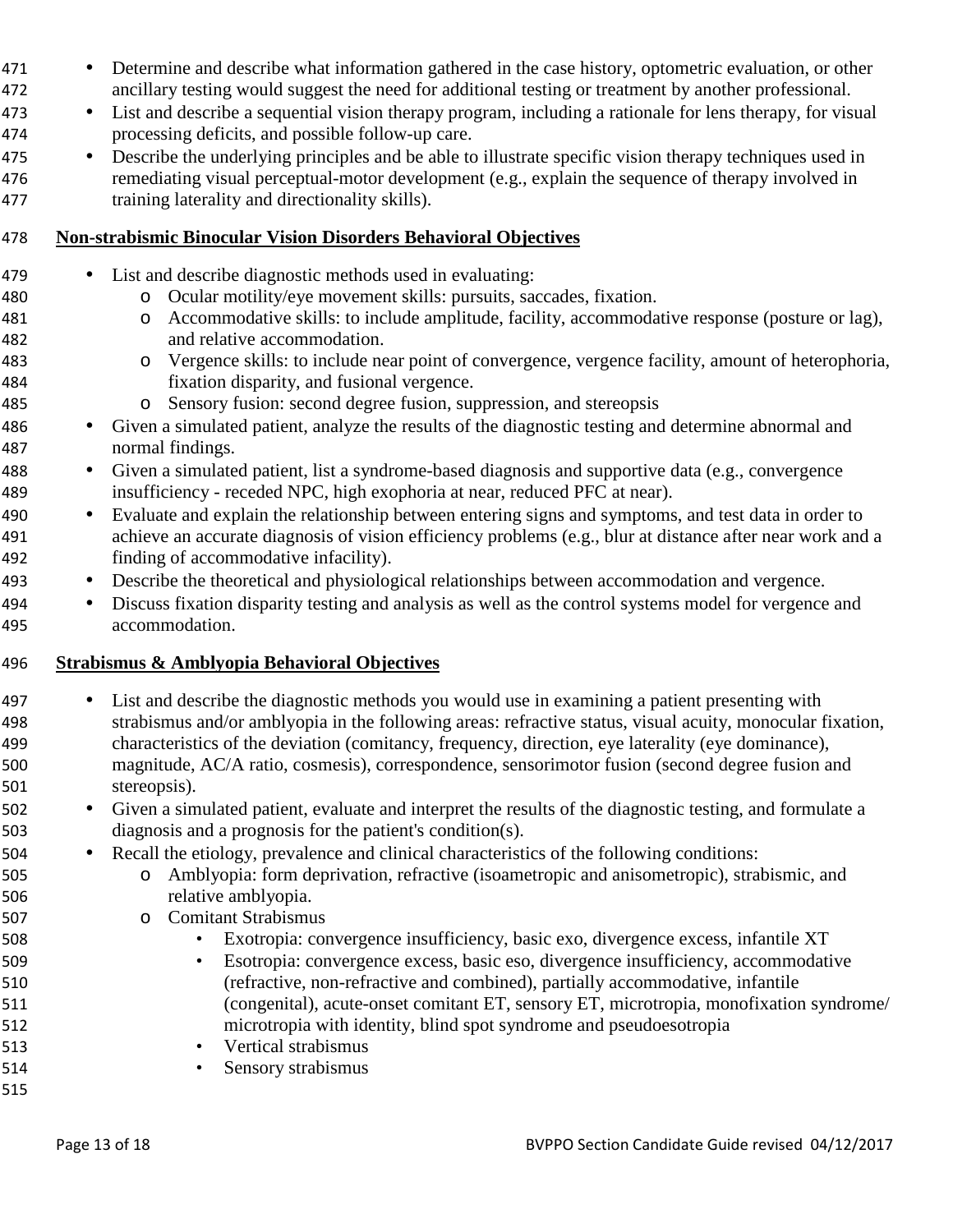|           | <b>Noncomitant Strabismic Conditions</b><br>$\circ$                                                                                                                                                                                                                                                                                                                                |
|-----------|------------------------------------------------------------------------------------------------------------------------------------------------------------------------------------------------------------------------------------------------------------------------------------------------------------------------------------------------------------------------------------|
|           | Dissociated vertical deviation                                                                                                                                                                                                                                                                                                                                                     |
|           | Overaction of inferior obliques<br>$\bullet$                                                                                                                                                                                                                                                                                                                                       |
|           | A-V Syndromes<br>$\bullet$                                                                                                                                                                                                                                                                                                                                                         |
|           | Paretic strabismus (IIIN, IVN, VIN)<br>$\bullet$                                                                                                                                                                                                                                                                                                                                   |
|           | Special forms of strabismus: Duane syndrome, Brown syndrome, endocrine myopathy,                                                                                                                                                                                                                                                                                                   |
|           | fractures of the orbit, myasthenia gravis                                                                                                                                                                                                                                                                                                                                          |
|           | Other types of strabismus<br>$\circ$                                                                                                                                                                                                                                                                                                                                               |
|           | Consecutive strabismus                                                                                                                                                                                                                                                                                                                                                             |
|           | • Recall and contrast current theories relative to the etiology of strabismus, amblyopia, eccentric fixation,                                                                                                                                                                                                                                                                      |
|           | and anomalous correspondence.                                                                                                                                                                                                                                                                                                                                                      |
|           | <b>Vision Therapy Behavioral Objectives</b>                                                                                                                                                                                                                                                                                                                                        |
|           | List and describe in detail a sequential vision therapy program relative to vision inefficiency (basic<br>skills) which would include a rationale for lens therapy, vision therapy including home and office<br>therapy, and follow-up care.                                                                                                                                       |
| $\bullet$ | Describe the underlying principles and be able to illustrate specific vision therapy techniques used in the<br>remediation of ocular motility, accommodative, and non-strabismic vergence deficiencies. For example,<br>when using the single Aperture-Rule Trainer, describe where vergence and accommodation are<br>positioned when the patient reports clear and single vision. |
|           |                                                                                                                                                                                                                                                                                                                                                                                    |
| $\bullet$ | List and describe a sequential vision therapy program relative to strabismus and amblyopia which would<br>include a rationale for lens therapy, prism therapy, occlusion therapy, potential pharmacological therapy,<br>surgery, and active vision therapy including home and office therapy, and possible follow-up care.                                                         |
| $\bullet$ | Describe the underlying principles and be able to illustrate specific vision therapy techniques used in the<br>remediation of strabismus and amblyopia. For example, explain the process of co-variation of<br>correspondence that occurs in intermittent exotropia.                                                                                                               |
|           | <b>Neurological Problems &amp; Pediatric Ocular Disease Behavioral Objectives</b>                                                                                                                                                                                                                                                                                                  |
|           | Describe the most significant congenital and early acquired ocular disorders, including assessment,<br>differential diagnosis, and management. This should include congenital cataracts, retinopathy of<br>prematurity, red eyes, uveitis, nasolacrimal duct obstruction, glaucoma, optic nerve disorders, albinism,<br>retinitis pigmentosa, retinoblastoma, for example.         |
| $\bullet$ | Describe the clinical presentation, differential diagnosis, and management of different forms of                                                                                                                                                                                                                                                                                   |
|           | nystagmus including congenital, acquired, latent, sensory, manifest-latent, and spasmus nutans.                                                                                                                                                                                                                                                                                    |
| $\bullet$ | Describe the clinical presentation, differential diagnosis, and management of III, IV, and VI nerve                                                                                                                                                                                                                                                                                |
|           | palsies.                                                                                                                                                                                                                                                                                                                                                                           |
|           | <b>Pediatric Neurodevelopmental Disorders Behavioral Objectives</b>                                                                                                                                                                                                                                                                                                                |
|           | Describe the physical and ocular manifestations as well as appropriate examination techniques when                                                                                                                                                                                                                                                                                 |
|           | dealing with individuals diagnosed with intellectual impairment, deafness, and developmental                                                                                                                                                                                                                                                                                       |
|           | disabilities such as cerebral palsy, Down syndrome, Fragile X syndrome, autism spectrum disorders,                                                                                                                                                                                                                                                                                 |
|           | fetal alcohol syndrome, etc.                                                                                                                                                                                                                                                                                                                                                       |
| $\bullet$ | Describe common causes of visual impairment in children. Be able to address the examination                                                                                                                                                                                                                                                                                        |
|           | techniques, differential diagnosis, and plan/treatment options, as well as referrals to other medical and<br>educational resources.                                                                                                                                                                                                                                                |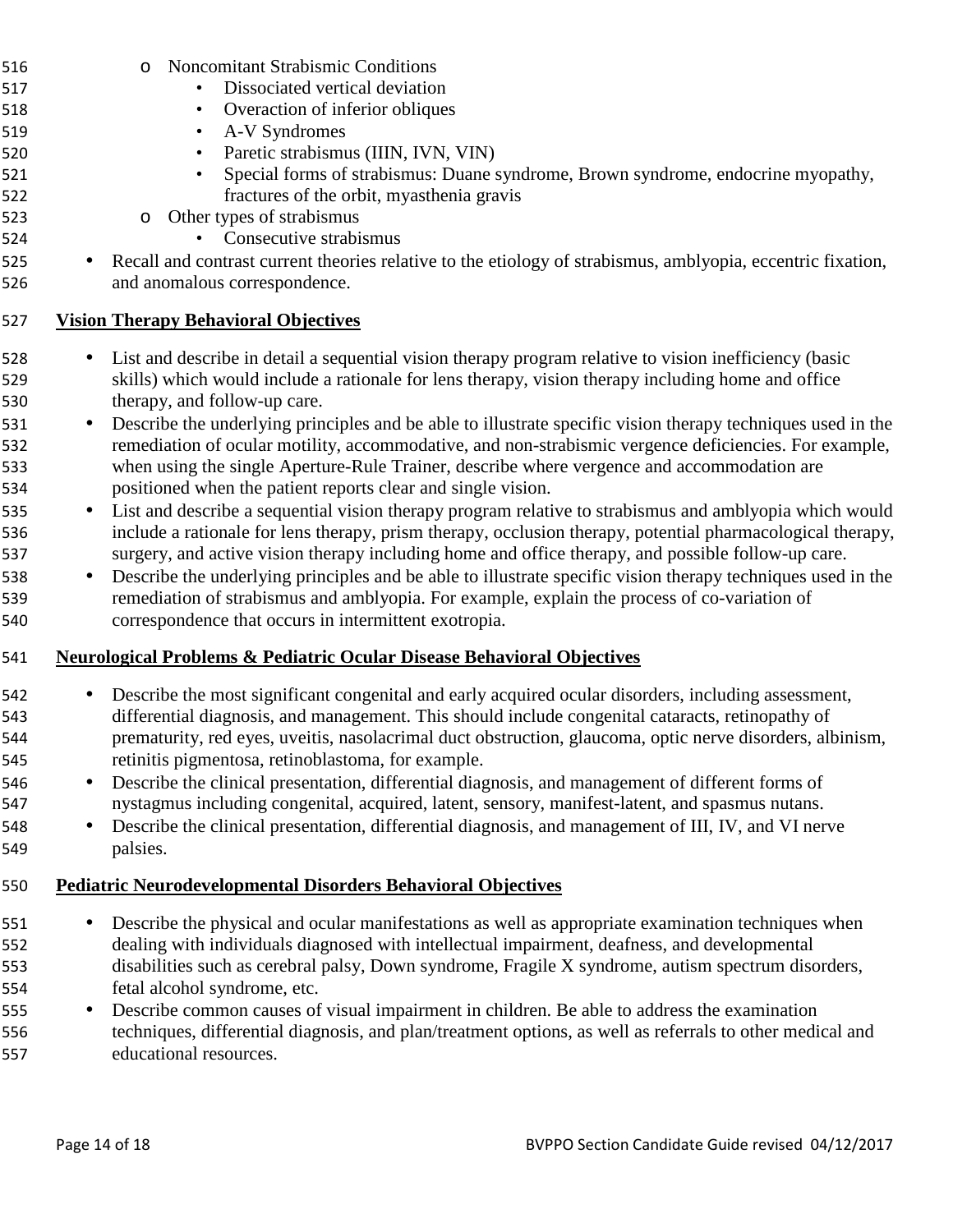- Define learning disability, reading disability, & dyslexia & be able to describe the psycho-educational methods used to identify these conditions.
- Describe the clinical characteristics & current treatment procedures for Attention Deficit Disorder & Attention Deficit & Hyperactivity Disorder.
- Describe the roles of educators & other medical professionals in the multidisciplinary care of the child with learning problems, including optometry's role in the Individual Education Plan (IEP) / 504 Plan process. Describe instances where referrals are appropriate.

#### **Acquired Brain Injury or Traumatic Brain Injury (including Concussion) Behavioral Objectives**

- Define ABI, TBI, and concussion and discuss their causes.
- Describe the physical and ocular manifestations as well as appropriate examination techniques when dealing with individuals diagnosed with acquired or traumatic brain injury
- Describe the clinical characteristics and current treatment procedures for the ocular sequelae of acquired brain or traumatic brain injury (including concussion).
- Discuss any co-management considerations
- Describe the role of other professionals involved in the care of the patient such as, physical therapists, occupational therapists, vestibular therapists, or neuro-psychologists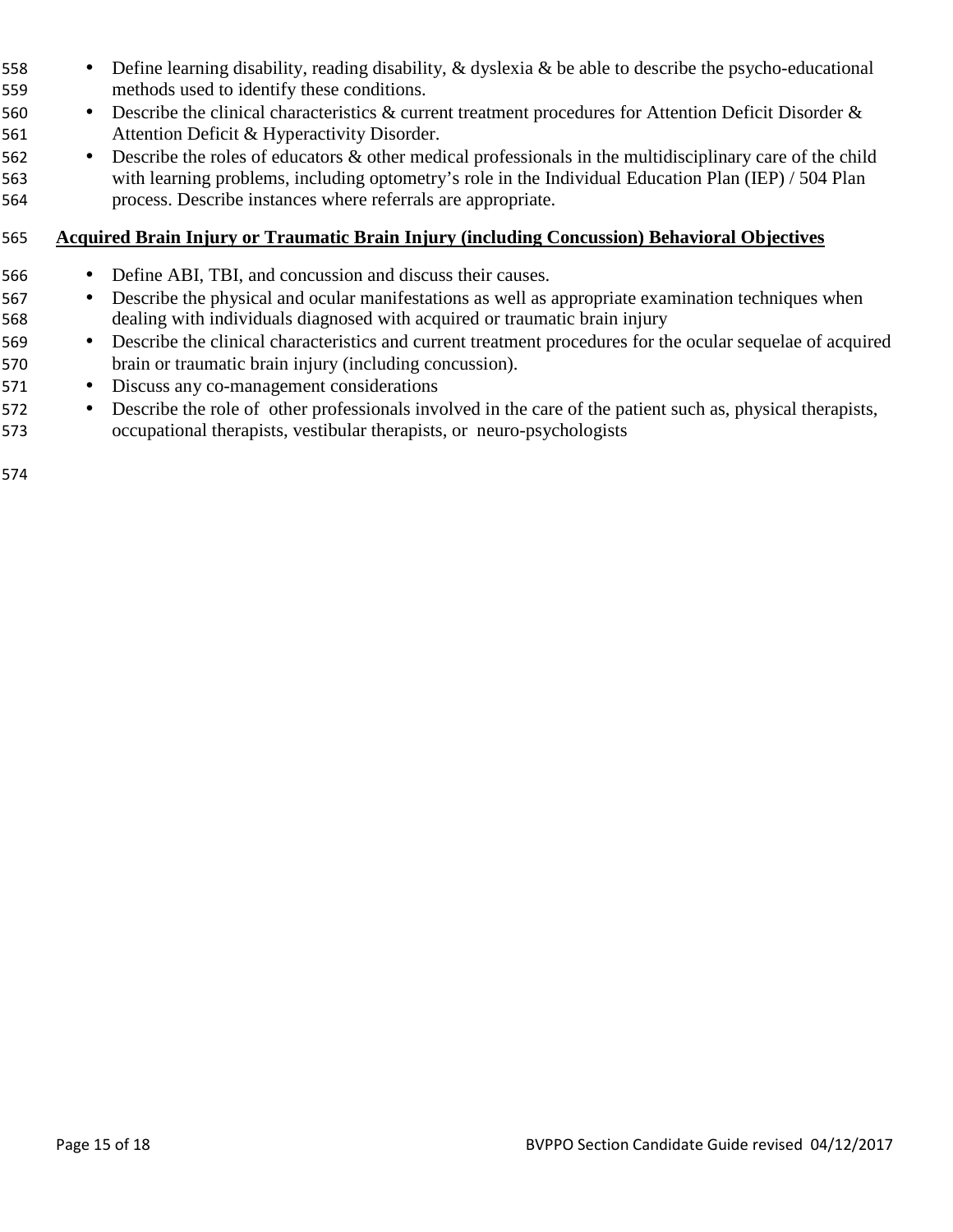# **Additional Practical Examination Information**

|           | <b>Evaluation of Strabismus and Amblyopia</b>                                                               |
|-----------|-------------------------------------------------------------------------------------------------------------|
|           | Ocular Alignment                                                                                            |
|           | Cover testing (unilateral, simultaneous prism and alternate cover test)                                     |
| $\bullet$ | Comitancy testing: alternate cover test in different action fields, red lens/Maddox rod test, Parks 3-step, |
|           | versions                                                                                                    |
|           | <b>Correspondence Testing</b>                                                                               |
| $\bullet$ | Major amblyoscope testing for correspondence (as available)                                                 |
| $\bullet$ | Bagolini striated lens test                                                                                 |
| $\bullet$ | Red lens test for correspondence                                                                            |
| $\bullet$ | Hering-Bielschowsky afterimage test                                                                         |
|           | Additional testing: performed as necessary                                                                  |
|           | Cüppers Bifoveal Test (as appropriate)                                                                      |
|           | Haidinger's brushes and Afterimage transfer (as appropriate)                                                |
|           | <b>Monocular fixation Testing</b>                                                                           |
|           | Visuoscopy                                                                                                  |
|           |                                                                                                             |
|           | <b>Visual Skills Evaluation/Treatment</b>                                                                   |
|           |                                                                                                             |
|           | <b>Oculomotor Evaluation</b>                                                                                |
| $\bullet$ | Objective evaluation of pursuits and saccades $(4 + scale, or equivalent)$                                  |
| $\bullet$ | Developmental Eye Movement (DEM) or King-Devick test                                                        |
|           | Accommodative Evaluation                                                                                    |
| $\bullet$ | Accommodative facility                                                                                      |
| $\bullet$ | Accommodative accuracy (MEM or Nott retinoscopy)                                                            |
|           | <b>Binocular Vision Therapy</b>                                                                             |
| $\bullet$ | Vision therapy procedures (one technique chosen by the proctor, one technique chosen by the                 |
|           | candidate) using: Brewster-type stereoscope, Aperture rule, Vectograms or Tranaglyphs, cheiroscope          |
|           | (single oblique mirror stereoscope), eccentric circles, lifesaver cards (colored circles cards), Brock      |
|           | string, Wheatstone stereoscope                                                                              |
|           |                                                                                                             |
|           |                                                                                                             |
|           | <b>Visual Processing/Developmental Evaluation</b>                                                           |
|           | Case History                                                                                                |
| $\bullet$ | Detailed case history                                                                                       |
|           | <b>Evaluation of Non-Motor Processing Skills</b>                                                            |
|           |                                                                                                             |
|           | Test of Visual Perceptual Skills (TVPS, Gardner) or equivalent                                              |
|           | <b>Evaluation of Visual Motor Skills</b>                                                                    |
|           | Developmental Test of Visual Motor Integration (Beery VMI) or equivalent                                    |
|           | <b>Case Presentation</b>                                                                                    |
|           | Presentation of test findings to patient/parent/teacher                                                     |
|           |                                                                                                             |
|           |                                                                                                             |
|           |                                                                                                             |
|           |                                                                                                             |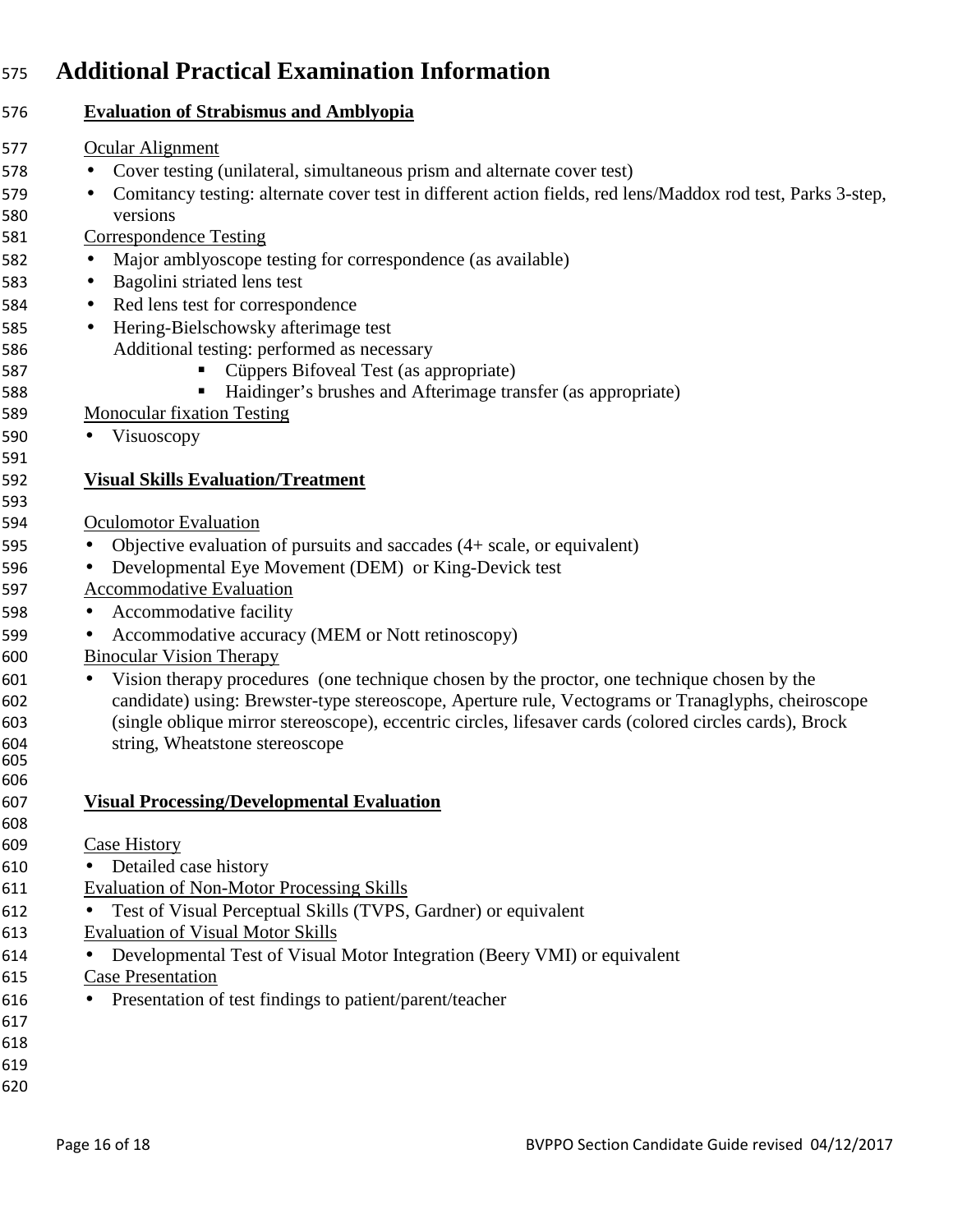#### **Preschool Examination**

- 
- Visual Acuity/Fixation Preference
- Pediatric visual acuity assessment (e.g., Lea symbols, HOTV, Cardiff, Teller Cards)
- Fixation preference testing
- Binocular Evaluation
- Hirschberg / Kappa
- Krimsky
- Brückner test
- Prism bar vergences
- Refractive Error Evaluation
- Retinoscopy using lens bar